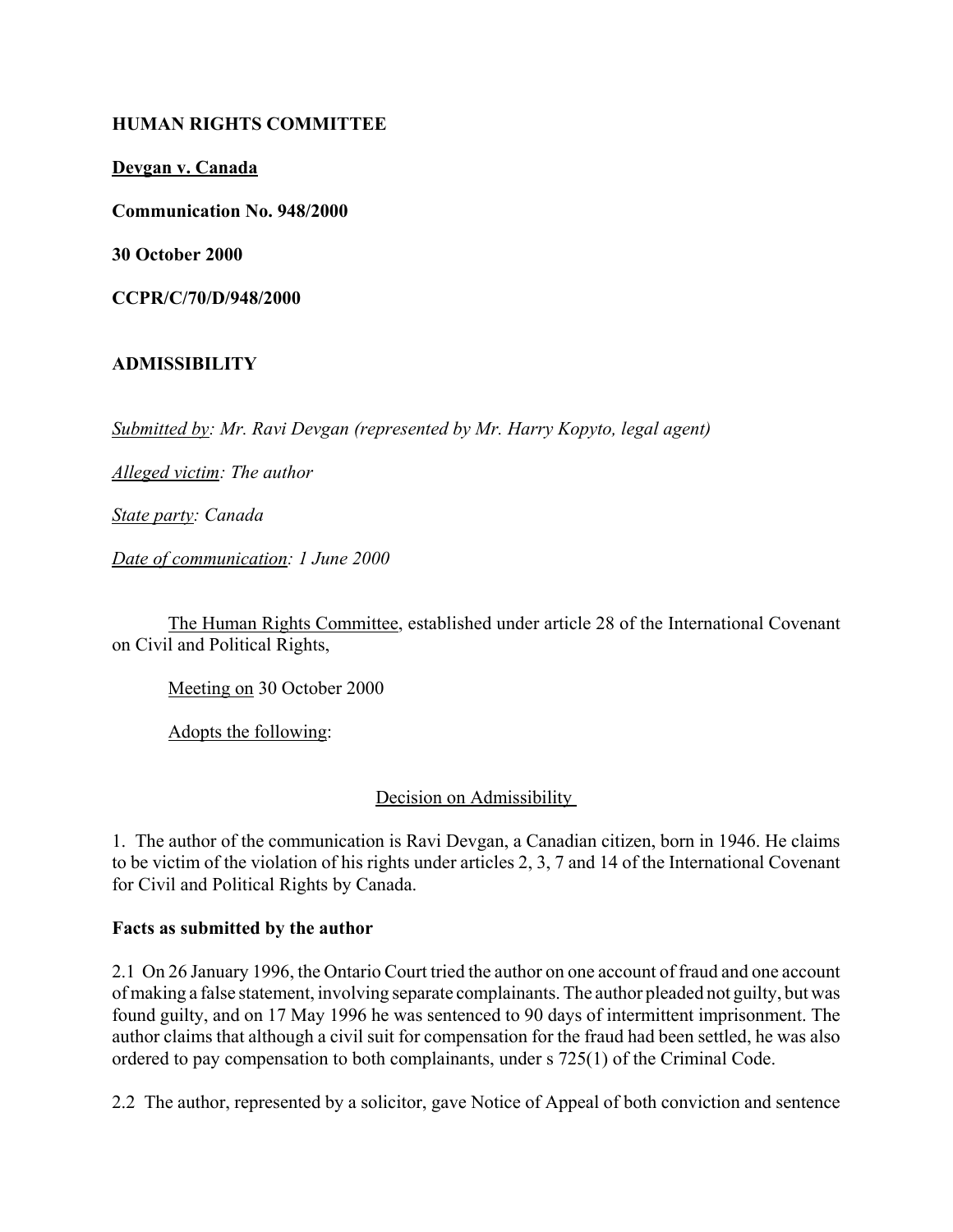set by the Ontario Court. However, the solicitor advised the author that if he proceeded with the appeal a higher sentence might be imposed. In August 1999, the author confirmed in writing to his counsel the withdrawal of his Notice of Appeal. Counsel submitted a Notice of Abandonment to the court, which dismissed the appeal as abandoned on 11 August 1999. The author also appealed the compensation orders. In a judgement of 26 May, 1999 the Ontario Court of Appeal set aside one compensation order and reduced the other.

2.3 After withdrawing his appeal against the conviction and sentence the author obtained new advice, which indicated that it would be extraordinary for the Court of Appeal to increase the sentence, given that no cross-appeal was taken by the Crown in respect of the sentence. The author then submitted a motion to set aside the order of abandonment of the appeal. The Court of Appeal for Ontario dismissed the motion on 7 February 2000, holding that there was no basis to set aside the abandonment. The author applied for leave to appeal this decision to the Supreme Court of Canada, which on 23 March 2000 refused the application. Furthermore, the author applied for leave to appeal the Ontario Court of Appeal's judgement in respect of the compensation. The Supreme Court of Canada refused the application on 20 April 2000.

# **The complaint**

3. The author contends that by denying him his right to appeal, the courts violated his rights pursuant to Articles 2, 3, 7 and 14 of the Covenant. He also claims that the courts placed him in double jeopardy by giving a compensation order at the criminal trial, after a civil action had settled the matter, and that this also constitutes a violation of articles 7article 14.

# **Issues and proceedings before the Human Rights Committee**

4.1 Before considering any claims contained in the communication, the Human Rights Committee must, in accordance with Article 87 of its rules of procedure, decide whether or not it is admissible under the Optional Protocol to the Covenant.

4.2 With regard to the author's claim that he was denied the right to appeal, the Committee notes that according to the information provided by the author, he initially exercised his right to appeal, but subsequently withdrew the appeal. Nothing in the author's allegations or in the information before the Committee substantiates for purposes of admissibility, the author's claim that in refusing his motion for reopening the appeal the State party violated articles 2,3,7 or 14 of the Covenant. This part of the communication is therefore inadmissible under article 2 of the Optional Protocol.

4.3 As regards the compensation awarded in the criminal trial, the Committee is of the view that the author has failed to substantiate his claim that in awarding compensation the State party violated his rights under articles 7 and 14 of the Covenant. This part of the communication is also therefore inadmissible under article 2 of the Optional Protocol.

5. The Committee therefore decides: